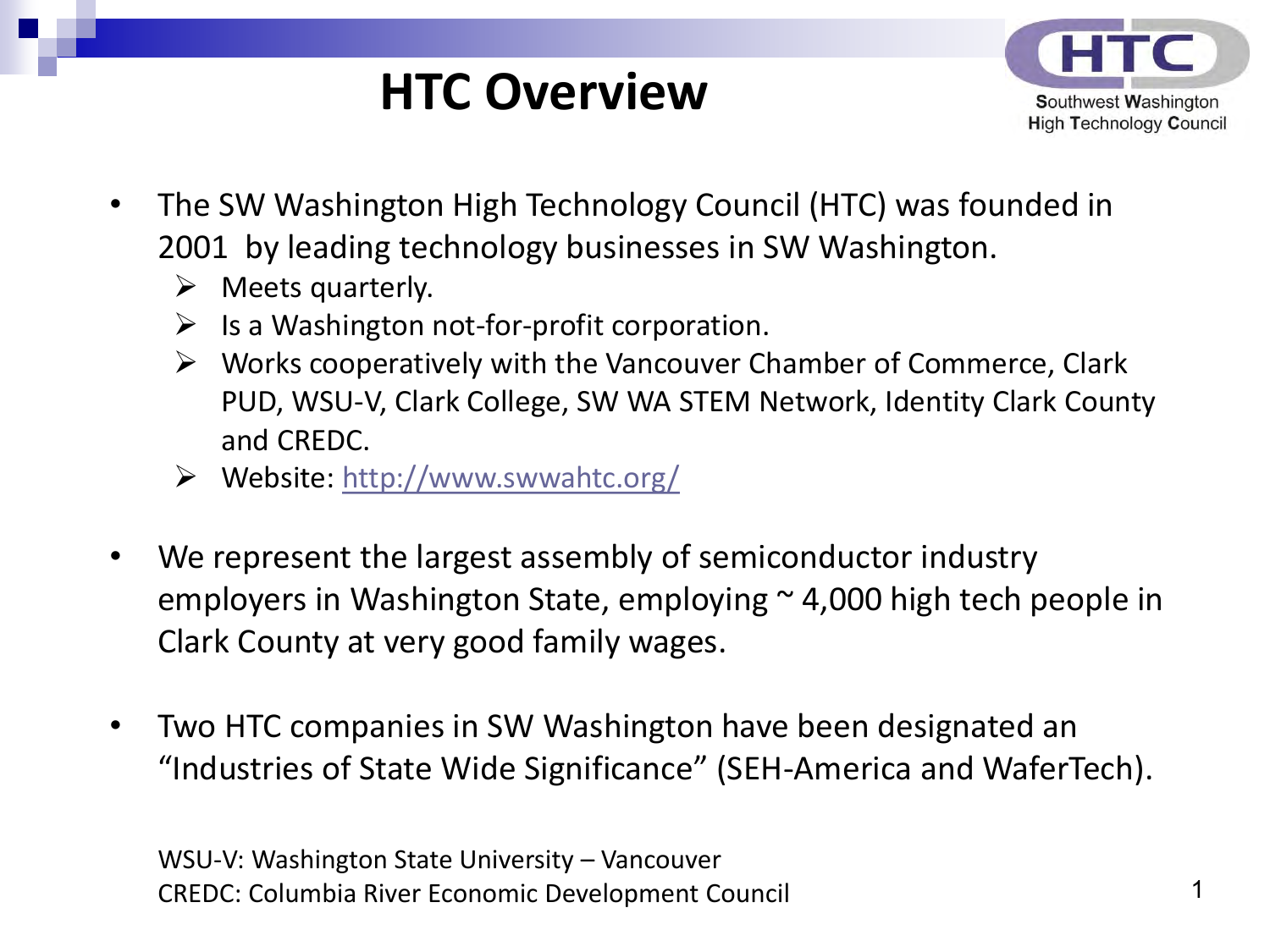**The purpose of the HTC is…** 

**"… to ensure to the economic well-being and high quality of life SW Washington citizens enjoy by supporting public policies and initiatives that promote an environment conducive to high technology development and growth."**



### **Member Companies…**

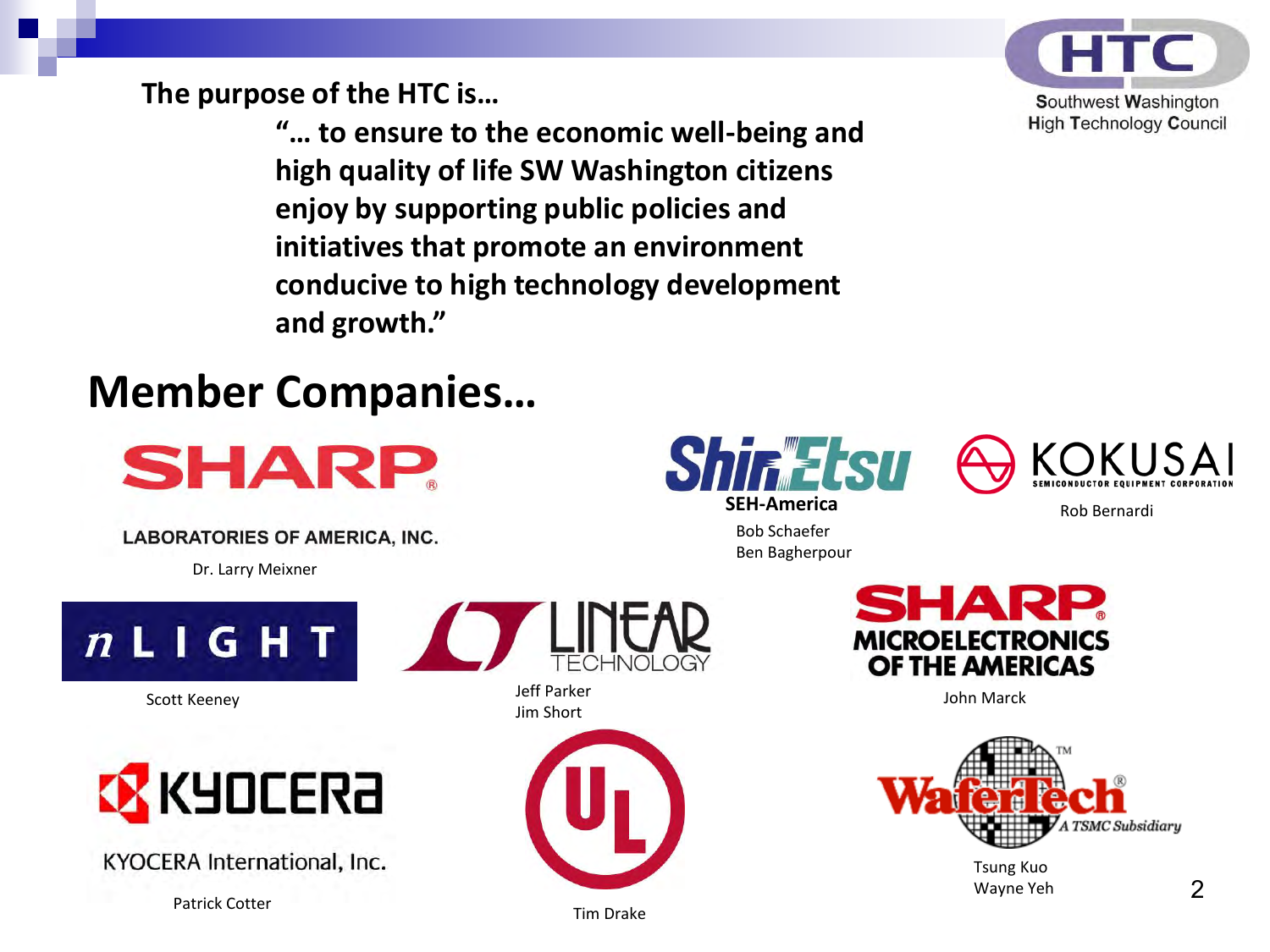## **4 Areas of HTC Focus**



**1. Competitiveness…………..**

**2. Educated Workforce………..**

**3. Transportation / Infrastructure** 

**4. Economic Development………**

- **Success:**
	- SB 5725 Semiconductor Cluster 2003
	- HB 3190 Tax incentives: Semiconductor Cluster 2006
	- □ Worker's Compensation System Reform
- **Concern:** 
	- $\Box$  Higher Energy Costs

### **Success:**

- □ WSU-V Electrical Engineering Program
- SEH's partnership with Evergreen Schools resulting in internships and materials science curriculum
- $\Box$  Support of SW WA STEM Network
- **Concern:** 
	- $\Box$  STEM and soft skills needed for future workforce at all levels from operator to engineer
	- $\Box$  Gaps in knowledge of local industry among students and educators
- **Success:** 
	- $\Box$  192<sup>nd</sup> interchange off Highway 14
- **Concern:** 
	- Columbia River Crossing; I-5 Bridge Replacement
	- Transportation Funding for SW Washington

### **Success:**

 $\Box$  Exemption of sales tax on machinery and equipment

- **Concern:** 
	- B&O Tax